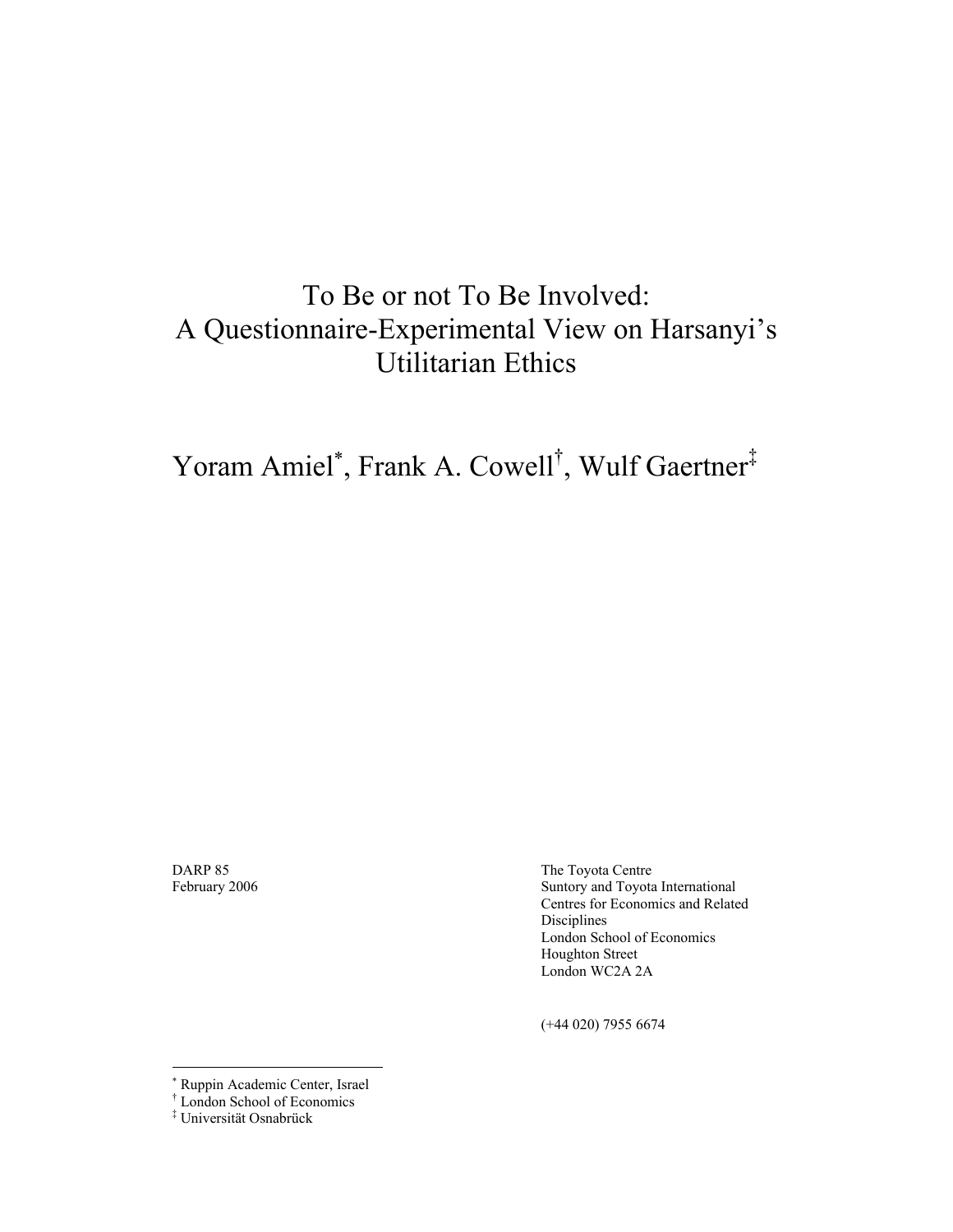#### **Abstract**

According to standard theory founded on Harsanyi (1953, 1955) a social welfare function can be appropriately based on the individual's approach to choice under uncertainty. We investigate whether people really do rank distributions according to the same principles irrespective of whether the comparison involves money payoffs in a risky situation or the distribution of income among persons. We use a questionnaire experiment to focus on the two different interpretations of the Harsanyi approach. There are important, systematic differences that transcend the cultural background of respondents.

Keywords: Impartial observer theorem, utilitarianism, welfare. JEL Classification: C13, D63.

We are grateful to Sanghamitra Bandyopadhyay for research assistance.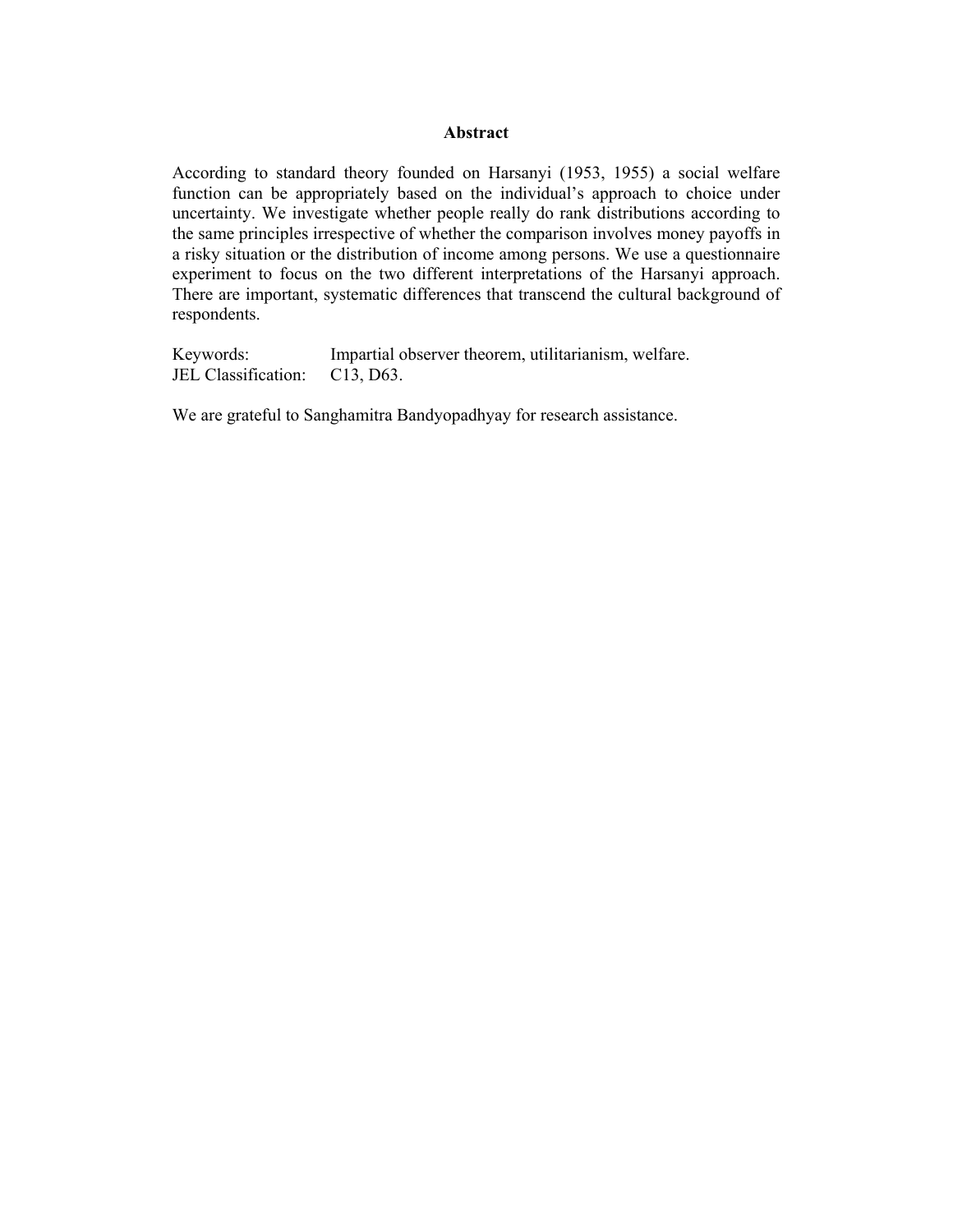#### **Distributional Analysis Research Programme**

The Distributional Analysis Research Programme was established in 1993 with funding from the Economic and Social Research Council. It is located within the Suntory and Toyota International Centres for Economics and Related Disciplines (STICERD) at the London School of Economics and Political Science. The programme is directed by Frank Cowell. The Discussion Paper series is available free of charge. To subscribe to the DARP paper series, or for further information on the work of the Programme, please contact our Research Secretary, Leila Alberici on:

Telephone: UK+20 7955 6674 Fax: UK+20 7955 6951 Email: l.alberici@lse.ac.uk Web site: http://sticerd.lse.ac.uk/DARP

© Authors: Yoram Amiel, Frank A. Cowell and Wulf Gaertner All rights reserved. Short sections of text, not to exceed two paragraphs, may be quoted without explicit permission provided that full credit, including © notice, is given to the source.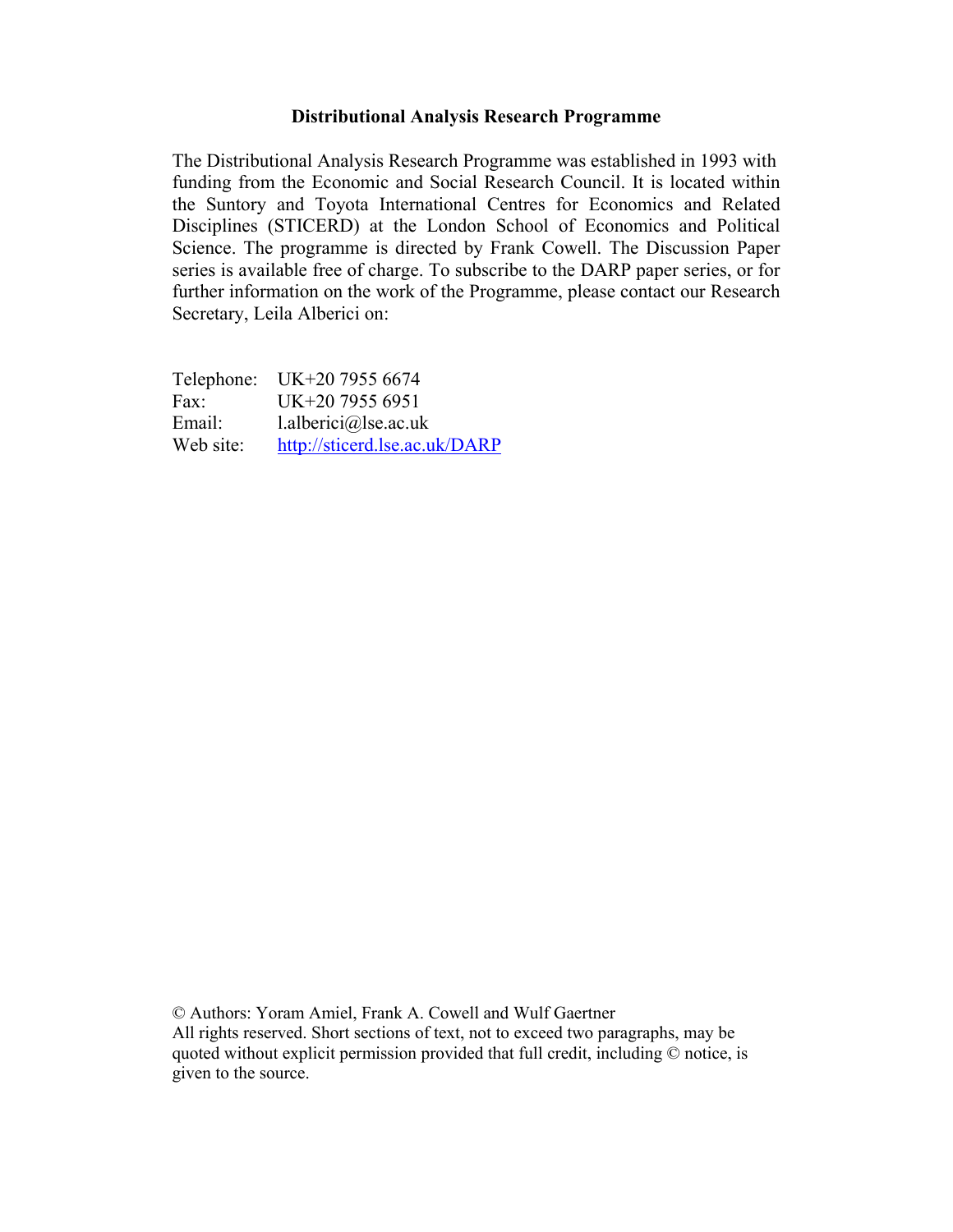### 1 Introduction

How should the benefits and burdens of a society be divided up among its members? This is a difficult question indeed but many people will agree that this division should be based on impartiality. Stakes or vested interests should not play a role. How can impartiality be achieved? In his "The Theory of Moral Sentiments" (1759, [1976]) Adam Smith developed the concept of an impartial spectator. On the first page of this work, Smith wrote: "As we have no immediate experience of what other men feel, we can form no idea of the manner in which they are affected, but by conceiving what we ourselves should feel in the like situation". A few lines below, Smith was a bit more explicit: "By the imagination we place ourselves in his (i.e. our brother's) situation, we conceive ourselves enduring all the same torments, we enter as it were into his body, and become in some measure the same person with him, and hence form some idea of his sensations, and even feel something which, though weaker in degree, is not altogether unlike them". Smith argued that a spectator can only imagine from some distance the sentiments that arise in the persons he is about to evaluate. In order to make his judgments properly, the spectator should be well informed and take up an impartial attitude.

Almost exactly two centuries later, Vickrey (1945) and Harsanyi (1953, 1955) came up with the suggestion that vectors of income distribution or, more generally, social states should be evaluated from the viewpoint of an impartial observer, who knows the income values but is completely ignorant of his own position and the positions of the other members of society. Again roughly twenty years later, Rawls (1971) put forward a contractarian view. He suggested two principles of justice for the basic structure of society that free and rational individuals would agree upon under a veil of ignorance where no one knows his place in society nor his class position or social status, nor his fortune in the distribution of natural assets and abilities.

In this paper, we wish to focus entirely on Harsanyi's two models of utilitarian ethics based on the Bayesian theory of rational behaviour and the concept of a cardinal von Neumann–Morgenstern utility function. Some have argued that the two models are not really distinct and that the distributional ethics from each of them are effectively identical. This paper takes issue with that position by focusing on the role of involvement in the distributional judgment. It reports the result of a series of simple questionnaire experiments that allows one to examine differences in distributional rankings according to each of the two types of Harsanyi model. In a companion paper (Amiel et al., 2006), we are looking at impersonal risk and risk with personal involvement outside the utilitarian set–up. We only know of one other study that is somewhat related to our own. Herne and Suojanen (2004) have looked at the role of the veil of ignorance within Rawls's set–up. Their experimental study investigates whether groups of individuals in two simulated original positions, one with and the other without a veil of ignorance, make different choices.

Section 2 provides the theoretical background for Harsanyi's two models and section 3 sets out the nature of the questionnaire experiment. Section 4 presents an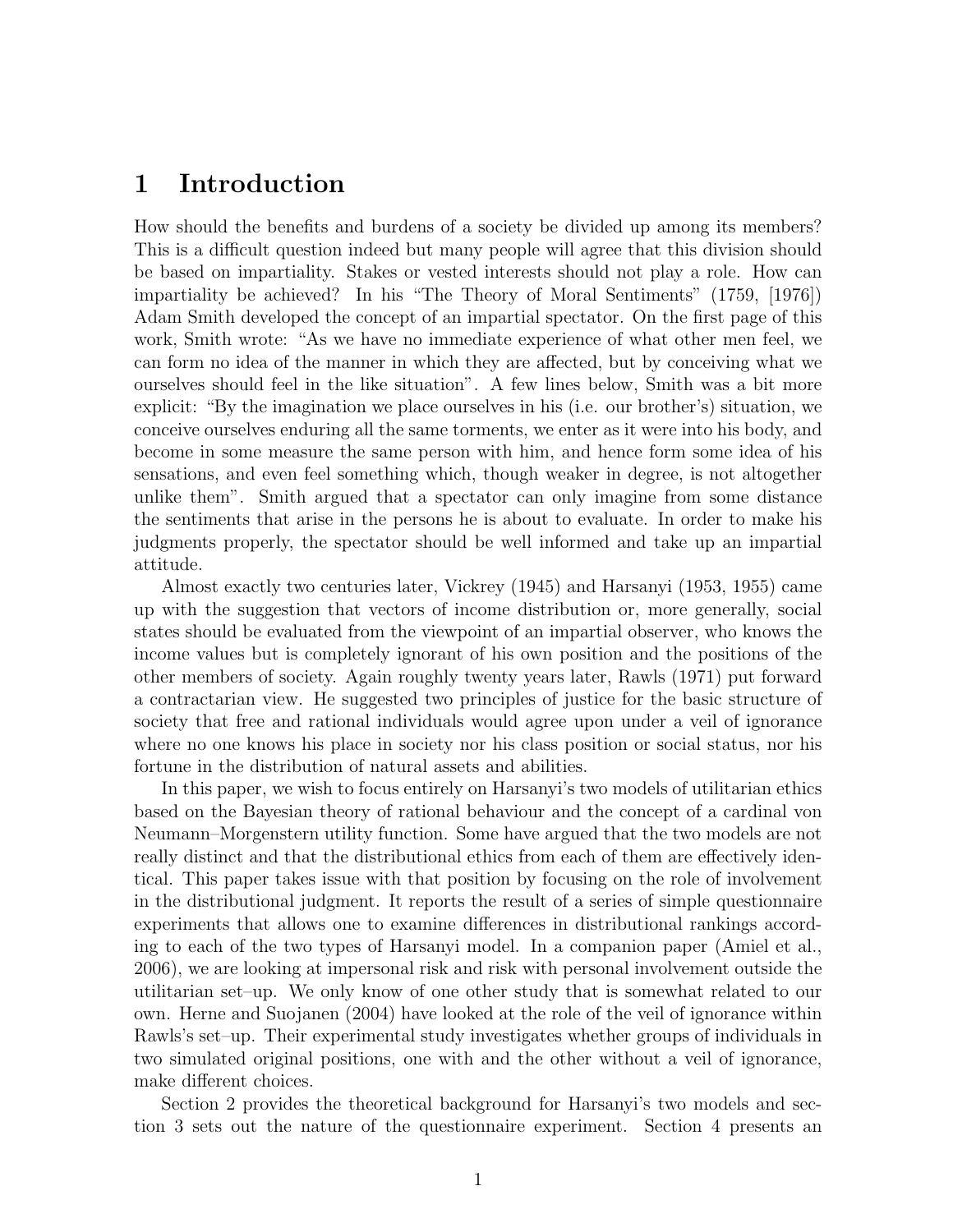overview of the results and section 5 offers an interpretation.

#### 2 Harsanyi's Two Models

The first of Harsanyi's two models is commonly referred to as "Harsanyi's aggregation theorem" (Weymark 1991). It says that if the individual preferences and the social preference relation satisfy the expected utility axioms and if  $V_i$  and V are the von Neumann–Morgenstern utility representations of these individual relations and the social preference relation respectively, then, given that Pareto Indifference is satisfied, there exist numbers  $a_i, i \in \{1, \ldots, n\}$ , and b such that for all elements p from a set of lotteries L

$$
V(p) = \sum_{i=1}^{n} a_i V_i(p) + b.
$$

This means that the social utility of any  $p \in L$  must be a weighted linear combination of the individual utilities. The theorem does not say that the weights  $a_i$  have to be positive or at least nonnegative. Nor does it say that the vector of coefficients  $(a_1, \ldots, a_n; b)$  is unique. Furthermore, this mathematical representation theorem does not assume the possibility of interpersonal utility comparisons. Harsanyi (1978, p. 227) says that if such comparisons are ruled out, then the coefficients  $a_i$  will have to be based completely on the evaluating person's "personal – and more or less arbitrary – value judgments". The evaluator is not necessarily a member of the society that he is examining. Harsanyi (1978, p. 226) mentions judges and other public officials who will be "guided in their official capacities by some notions of public interest and of impartial justice". The evaluating person's moral preferences have to satisfy certain Bayesian rationality postulates so that "his moral value judgments will be such as if he tried to maximize a special utility function expressing these moral preferences" (p. 226). This utility function will be the evaluator's social welfare function.

The mathematical representation theorem does not say that the vector of coefficients  $(a_1, \ldots, a_n)$  is positive. It can be rendered strictly positive by replacing Pareto Indifference by Strong Pareto. The vector of coefficients  $(a_1, \ldots, a_n; b)$  becomes unique by introducing a further requirement that Harsanyi did not make explicitly. This is the axiom of Independent Prospects which says that for each individual one can find a pair of prospects over which that person is not indifferent and over which every other individual is indifferent.

The second model – often referred to as the "impartial observer theorem" – was discussed by Harsanyi in a number of contributions (Harsanyi 1953, 1955, 1977, 1978). The basic idea is already to be found in Vickrey (1945). This model presupposes the possibility of interpersonal comparisons of utility. This is done in the way that an impartial observer who is sympathetic to the interests of each member of society makes moral value judgments for this society. More explicitly, the observer is to imagine himself being person  $i, i \in \{1, \ldots, n\}$ , under social alternatives  $x, y$ , etc. In making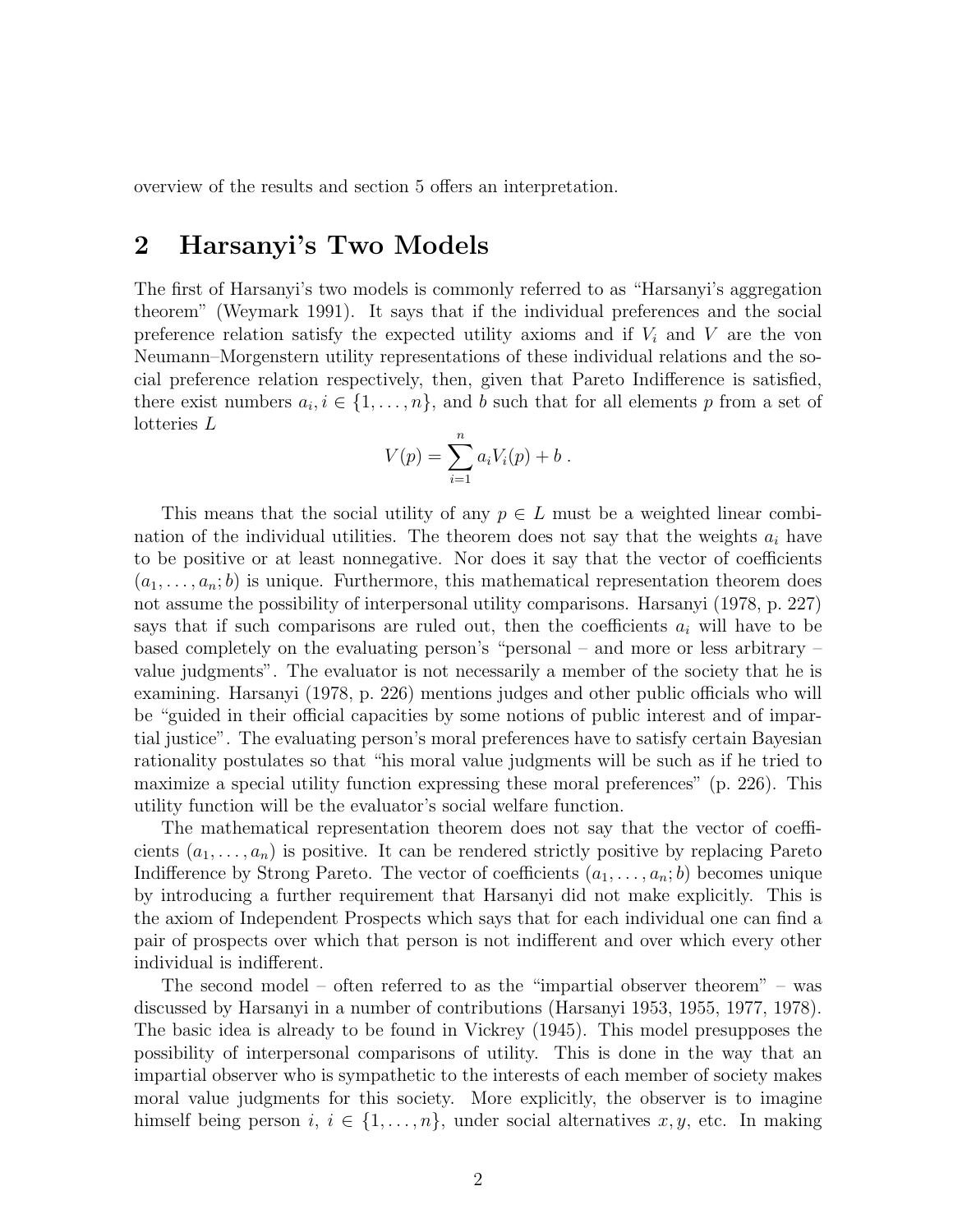this sympathetic identification with individual  $i$ , the observer not only considers himself with i's objective circumstances under  $x, y, \ldots$ , but also is supposed to imagine himself with  $i$ 's subjective characteristics, in particular with  $i$ 's preference ordering. This comes close to the formulation that Smith was using to which we referred in the introduction. In order to be impartial, the observer has to enter a thought experiment in which he is imagining that he has an equal chance of being any person in society, complete with that person's objective and subjective circumstances. In this way, an equal consideration is given to each person's interests. In ranking the lotteries in  $L$ , the impartial observer, person j – but it can be any  $j \in \{1, \ldots, n\}$ , calculates the average expected utility of each lottery so that for all  $p \in L$ , one obtains the formula of the arithmetic mean:

$$
V_j(p) = \frac{1}{n} \sum_{i=1}^n V_i(p).
$$

The expression on the right hand side of this formula is person j's expected utility.

In his purely verbal 1953 paper, Harsanyi explicitly relates evaluations in terms of social welfare to the theory of choice involving risk. Specifically Harsanyi says that a person's value judgment on the distribution of income under complete ignorance of what this person's own relative position were within society would be a case of "impersonality to the highest degree" and "a clear instance of a 'choice involving risk' "(pp. 434-35).

Several authors have drawn attention to conceptual difficulties with Harsanyi's two models (see e.g. Weymark (1991) and Mongin (2001)). Some have even claimed that the two models collapse into one. Harsanyi distinguished between them and took some care to point out, as mentioned above, that the first model does not presuppose that individual utilities be comparable across persons whereas the second model would be meaningless without such a requirement. Also, the second model allows one to maximize the arithmetic mean of individual utilities whereas the first only proposes maximizing the sum. Without wishing to downplay the conceptual problems with Harsanyi's models it is legitimate to say that they represent an important strand within modern utilitarianism.

The present paper is not intended to focus on conceptual issues within Harsanyi's utilitarian ethics. The purpose of this paper is to go into quite a different direction. We saw above that a social situation, a certain distribution of incomes, let us say, may either be evaluated by a "detached" person (e.g. a public official). Or it may be viewed through the eyes of a person who knows that he or she is occupying one of the positions in society but does not know which one, taking up an impartial and impersonal attitude though, as we have outlined above. Our focus of interest is whether the two sets of social situations are viewed as the same by the two types of observer. This point becomes even more interesting in the light of that position which considers the two models as basically being one model.

In what follows we set out, according to the structure of the two models, situations where certain vectors of income are to be evaluated, income vectors that arise from two different policies that we shall describe in the next section. We invite respondents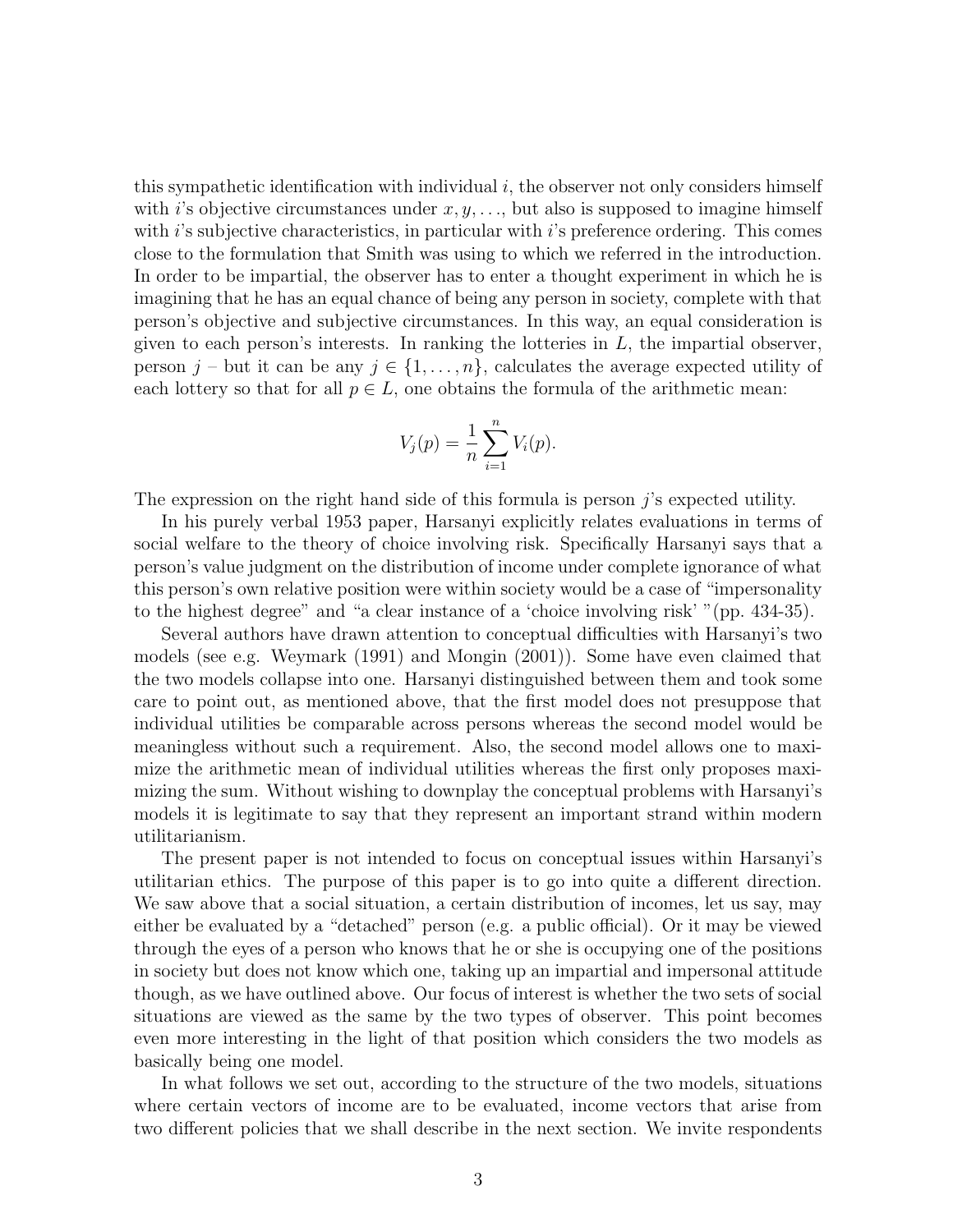to express their views on these income distribution vectors embedded in either the context of the first or the second model. More concretely, we ask our respondents to evaluate income distribution vectors under two policies  $A$  and  $B$  and state which policy, according to their view, leads to a better situation for the persons involved. This question has not been investigated in the present context where the perspective is on the position of the observer. The discussion about the Harsanyi models often revolved around the issues of linearity and interpersonal comparability. But here the question is whether the evaluations would differ with the status of the observer.<sup>1</sup>

### 3 The situations to be evaluated

The situations presented to our respondents are based on Amiel and Cowell (1998, 1999) and were originally used in a larger investigation concerning inequality and risk evaluations. For our current purposes, they were slightly rephrased in order to be as close as possible to Harsanyi who considers welfare evaluations in terms of utilitarian ethics.

The background for the questionnaires is a mythical country Alfaland that consists of five different regions. These regions are identical with respect to all aspects except for the incomes of their inhabitants. Within each region, there are no income differences among the inhabitants. It is assumed that two economic policies  $A$  and  $B$  are under consideration and that one of these is to be implemented next year. It is known that the only effect of either policy will be on the income in each region. However, the effect on the income in each region will depend on the economic situation then prevailing in Alfaland: it is supposed that there are six different states in which Alfaland may find itself in the coming year.

The Appendix shows the income distribution vectors under policies A and B for the six different situations in which Alfaland may find itself. In each situation policies A and  $B$  differ in the same way: a switch from policy  $A$  to policy  $B$  would represent a simple notional income transfer from a richer to a poorer region.<sup>2</sup> The notional transfer affects different regions as one goes from situation 1 to situation 6.

There are two versions of our questionnaire experiments. In the first we ask respondents to put themselves in the shoes of an outside observer who is asked to evaluate policies A and B. In the second, they are asked to imagine that they themselves are assigned to one of the regions of Alfaland, with equal probability of finding themselves in one of the five regions.

In order to solve the evaluation problem, the two Harsanyi approaches would want the outside observer (the public official) and the involved observer to get as much utility information as possible from the different regions and then to maximize the respective sum of utilities. Our respondents, mostly undergraduates, could not be expected do

<sup>1</sup>For a theoretical perspective on this issue, see, among others, Mongin (2001).

<sup>&</sup>lt;sup>2</sup>It is a notional transfer because only one of the two policies is actually implemented: we do not have policy A followed by policy B, for example.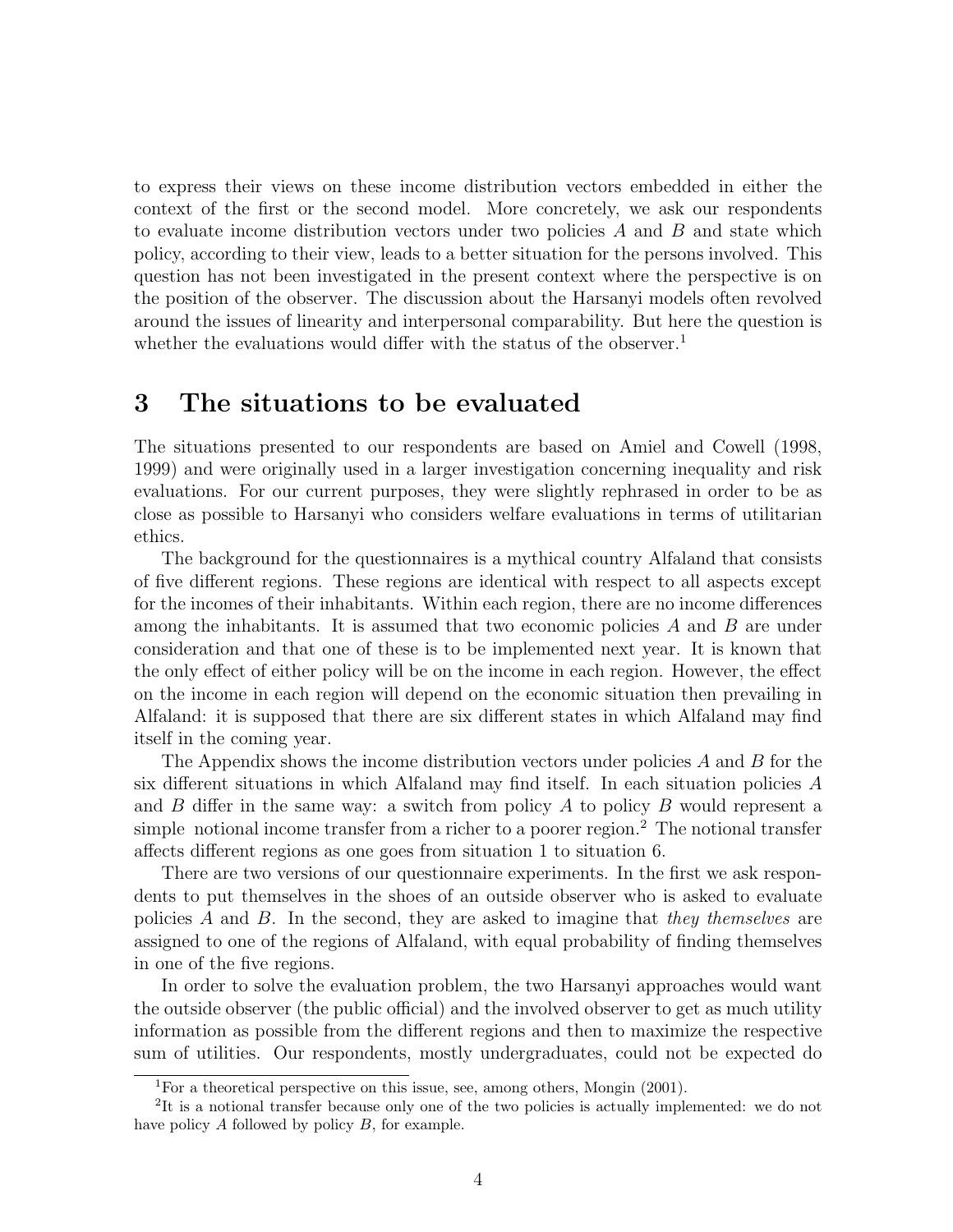this: most had not yet attended a class in welfare economics when they participated in the questionnaire experiment. In both versions they were asked to state which policy would, in their own opinion, lead to a *better* situation, so they had to form their own ideas of what "a better situation" for Alfaland would mean. Whether our respondents were assuming strictly concave utility functions for each region or even an identical utility function for all regions, we do not know.

In Harsanyi's models a positive or negative net effect on overall utilitarian welfare would depend on the properties of the individual utility functions. In his second model, which is much simpler since there is a common weight of  $1/n$  attached to the utility functions of all  $n$  agents, a case of "relatively similar" strictly concave utility functions for all persons in society would, "with high probability", lead to the assertion that under policy  $B$ , aggregate welfare is higher than under policy  $A$ <sup>3</sup>

As noted earlier Harsanyi himself viewed his second model as a clear case of a "choice involving risk" (1953, p. 435), with the consequence that "the cardinal utility 'maximized' in value judgments concerning social welfare and the cardinal utility maximized in choices involving risk may be regarded as being fundamentally based upon the same principle" (p. 435). Harsanyi explained when a value judgment on the distribution of income would show impersonality to the highest degree. "This would be the case if the evaluating person had exactly the same chance of obtaining the first position (corresponding to the highest income) or the second or the third, etc., up to the last position (corresponding to the lowest income) available within that scheme" (p. 435). The phrasing in the second version of our questionnaire comes very close to this formulation.

#### 4 Results

The six different situations were presented to samples of student respondents in a series of experimental sessions during 2003.<sup>4</sup> All were first–year or second–year students of economics or business administration and came from the UK (LSE), Germany (Osnabrück) and Israel (Ruppin). In each case the respondents completed the exercise during class or lecture time and were randomly assigned an H1-type or H2-type questionnaire. Here H1 stands for the Harsanyi model with an outside observer, H2 represents the model where the observer himself is a member of the society to be evaluated,with probability  $1/n$  for each of the possible positions.

We start with the overall figures comprising results from all three countries. In Table 1 the six possible situations for Alfaland are labelled  $Q_1$  to  $Q_6$ . For each individual situation, we state the percentage of answers that find that policy B leads to a better

<sup>3</sup>This position is also consistent with approaches based on Dalton (1920).

<sup>4</sup>The empirical findings that are presented here form part of a broader investigation that looked at a larger class of approaches to distributional analysis. For the questionnaire experiment reported in Tables 1-4 the respondents were not offered monetary incentives to participate; but see the comments on Table 6 below.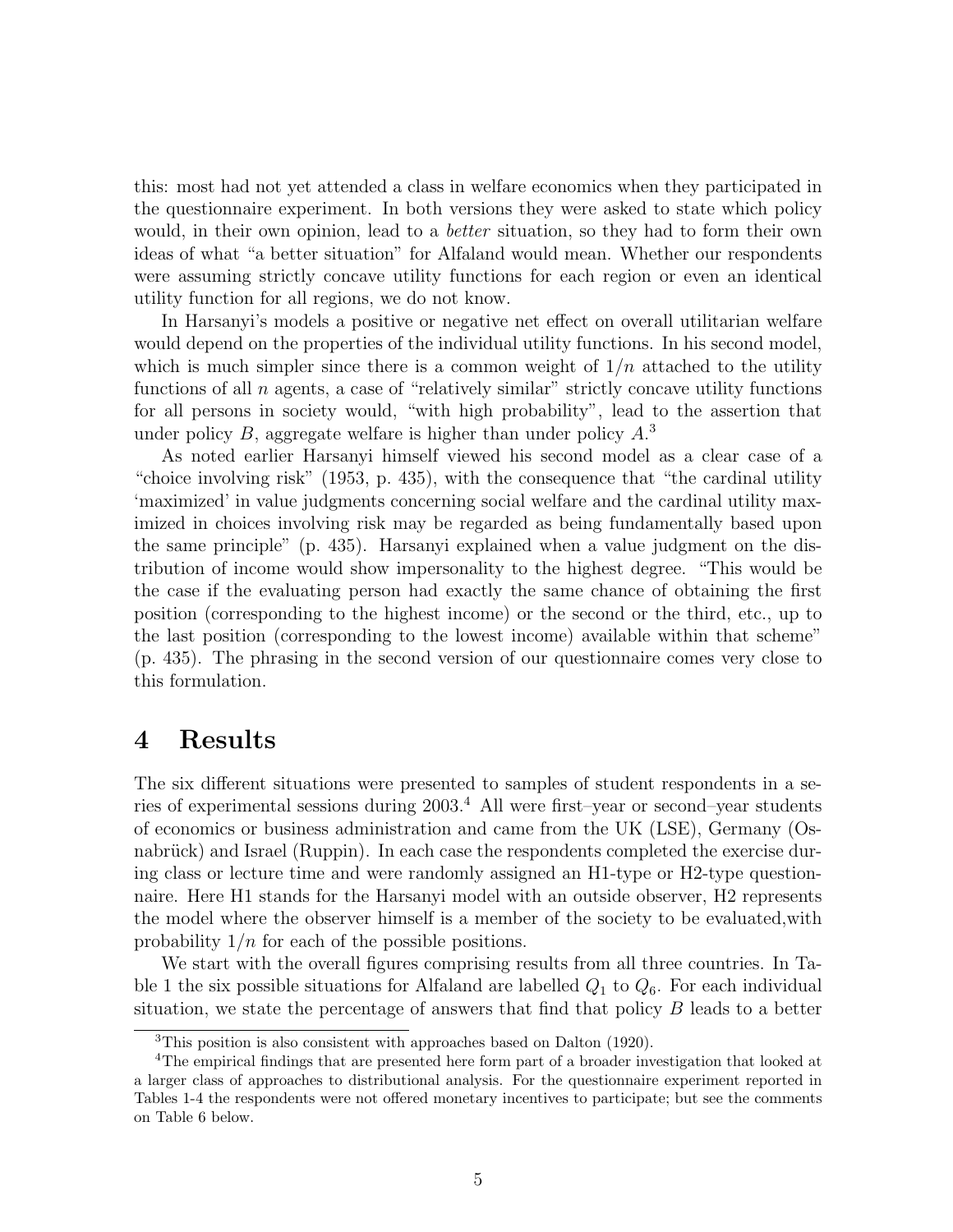|                | percentage choosing policy B |       |         |       |           |         |       |  |
|----------------|------------------------------|-------|---------|-------|-----------|---------|-------|--|
|                | N                            | $Q_1$ | $Q_2$   | $Q_3$ | $Q_4$     | $Q_{5}$ | $Q_6$ |  |
|                |                              |       | males   |       |           |         |       |  |
| H1             | 76                           | 63.2  | 81.6    | 72.4  | 61.8      | 85.5    | 61.8  |  |
| H <sub>2</sub> | 82                           | 51.2  | 74.4    | 70.7  | 64.6      | 81.7    | 56.1  |  |
|                |                              |       | females |       |           |         |       |  |
| H1             | 62                           | 54.8  | 79.0    | 72.6  | 59.7      | 74.2    | 51.6  |  |
| H <sub>2</sub> | 64                           | 60.9  | 84.4    |       | 59.4 45.3 | 70.3    | 50.0  |  |
|                |                              | all   |         |       |           |         |       |  |
|                | 141                          | 58.9  | 80.9    | 72.3  | 61.0      | 80.9    | 56.0  |  |
| HЭ             | 149                          | 55.0  | 78.5    | 65.8  | 57.0      | 76.5    | 53.7  |  |

Table 1: Responses from all countries

situation in Alfaland than policy  $A$ , for all respondents and for males and for females separately.<sup>5</sup> Coming back to a point made in section 3, such an assertion would definitely hold under a utilitarian viewpoint if the individuals in all regions had the same strictly concave utility function.

Although from previous studies there is evidence of rejection of the principle of transfers in the context of both inequality and of social welfare (Amiel and Cowell 1999) it was not clear a priori what response should be expected when comparing the two variants of the Harsanyi model. However, it is clear from the combined sample (Table 1) that there is a well–defined pattern: the proportions of B–responses in the outside–observer model vector dominate those in the model with involvement. The pattern is slightly less clear–cut when broken down by males and females.<sup>6</sup> However, it is possible that there may be systematic differences between the groups of respondents in each of the locations where we conducted the experiment. So we examine each of the country subsamples.

For the UK subsample, there is again vector dominance of H1 responses over H2 (last two rows of Table 2). This vector dominance, which also holds for the female students, does not hold for males.<sup>7</sup> For Germany, the results are similar (Table 3).

<sup>&</sup>lt;sup>5</sup>The male–female breakdown is reported here because previous studies have shown a significant gender difference in responses to questionnaire–experiments – see for example Amiel and Cowell (2002). In the present study the number of males and females do not sum to the number of total observation: some respondents in the UK and Israel did not report their sex.

 ${}^{6}$ A small–sample paired t test for differences shows that the proportion of B–responses is significantly higher (at the 1% level) in H1 compared with H2. Considering males alone, there is a dominance of H1 over H2 (significant at the 5% level) in five of the six questions; clearly question 4 is the exception. For the female subsample the proportion of  $B$ –responses is higher in H1 for only four out of six questions, and the results are not significant.

<sup>&</sup>lt;sup>7</sup>The paired  $t$  test for differences is highly significant for males and females combined (significance) level below 1%). For females alone H1 dominates at a 5% significance level. For males the proportion of B–responses for H1 is greater than or equal to those for H1 in all but one case but the differences are not significant.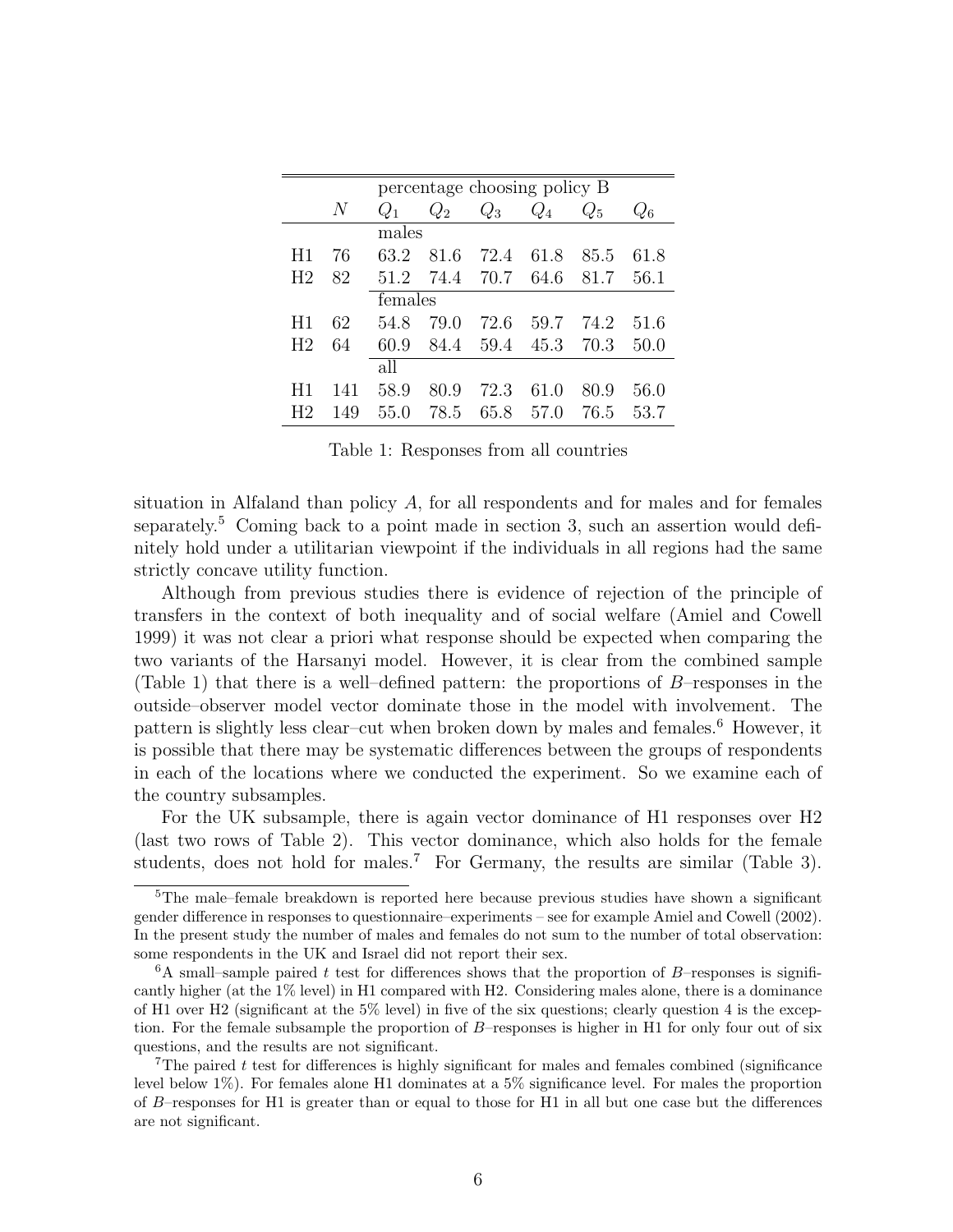For the whole sample, there is vector dominance of H1 over H2 (at the 2% significance level). This time, the male percentages show a vector dominance of H1 over H2 (also at the 2% level); for the female responses, nothing like this happens. In three out of the six questions, the H1 percentages are higher, in the other three questions, the opposite is the case. This evidence suggests that there is clearly a greater propensity to conform to standard norms of distributional rankings if the issue is posed in terms of the Harsanyi outside–observer model rather than in terms of involvement.

|                |       | percentage choosing policy B |         |       |       |       |       |  |
|----------------|-------|------------------------------|---------|-------|-------|-------|-------|--|
|                | $\,N$ | $Q_1$                        | $Q_2$   | $Q_3$ | $Q_4$ | $Q_5$ | $Q_6$ |  |
|                |       |                              | males   |       |       |       |       |  |
| H1             | 24    | 62.5                         | 79.2    | 70.8  | 66.7  | 79.2  | 62.5  |  |
| H <sub>2</sub> | 30    | 56.7                         | 66.7    | 73.3  | 66.7  | 73.3  | 60.0  |  |
|                |       |                              | females |       |       |       |       |  |
| H1             | 18    | 72.2                         | 88.9    | 83.3  | 83.3  | 83.3  | 72.2  |  |
| H <sub>2</sub> | 13    | 53.8                         | 69.2    | 46.2  | 38.5  | 46.2  | 38.5  |  |
|                |       | all                          |         |       |       |       |       |  |
| H1             | 43    | 65.1                         | 83.7    | 76.7  | 74.4  | 81.4  | 65.1  |  |
|                | 44    | 54.5                         | 68.2    | 65.9  | 59.1  | 65.9  | 54.5  |  |

Table 2: Responses from UK subsample

|                |    |         | percentage choosing policy B |       |       |       |             |  |
|----------------|----|---------|------------------------------|-------|-------|-------|-------------|--|
|                | N  | $Q_1$   | $Q_2$                        | $Q_3$ | $Q_4$ | $Q_5$ | $Q_{\rm 6}$ |  |
|                |    |         | males                        |       |       |       |             |  |
|                | 31 | 74.2    | 80.6                         | 80.6  | 64.5  | 93.5  | 74.2        |  |
| H <sub>2</sub> | 28 | 46.4    | 67.9                         | 57.1  | 53.6  | 85.7  | 39.3        |  |
|                |    | females |                              |       |       |       |             |  |
|                | 17 | 47.1    | 70.6                         | 70.6  | 58.8  | 76.5  | 35.3        |  |
| H <sub>2</sub> | 24 | 62.5    | 79.2                         | 45.8  | 37.5  | 75.0  | 50.0        |  |
|                |    | all     |                              |       |       |       |             |  |
|                | 48 | 64.6    | 77.1                         | 77.1  | 62.5  | 87.5  | 60.4        |  |
|                | 52 | 53.8    | 73.1                         | 51.9  | 46.2  | 80.8  |             |  |

Table 3: Responses from Germany subsample

However, by contrast to the evidence of dominance of H1 over H2 for both the UK and Germany subsamples, the results for the Israel subsample are striking. In the case of Israel we again find significant differences in response patterns but in the opposite  $direction - see Table 4. There is vector dominance with respect to H2 in all three cases,$ i.e. the complete sample and the two breakdowns for males and females.<sup>8</sup>

<sup>8</sup>Significant at the 1% level for males and females combined, at the 5% level for males or females taken separately.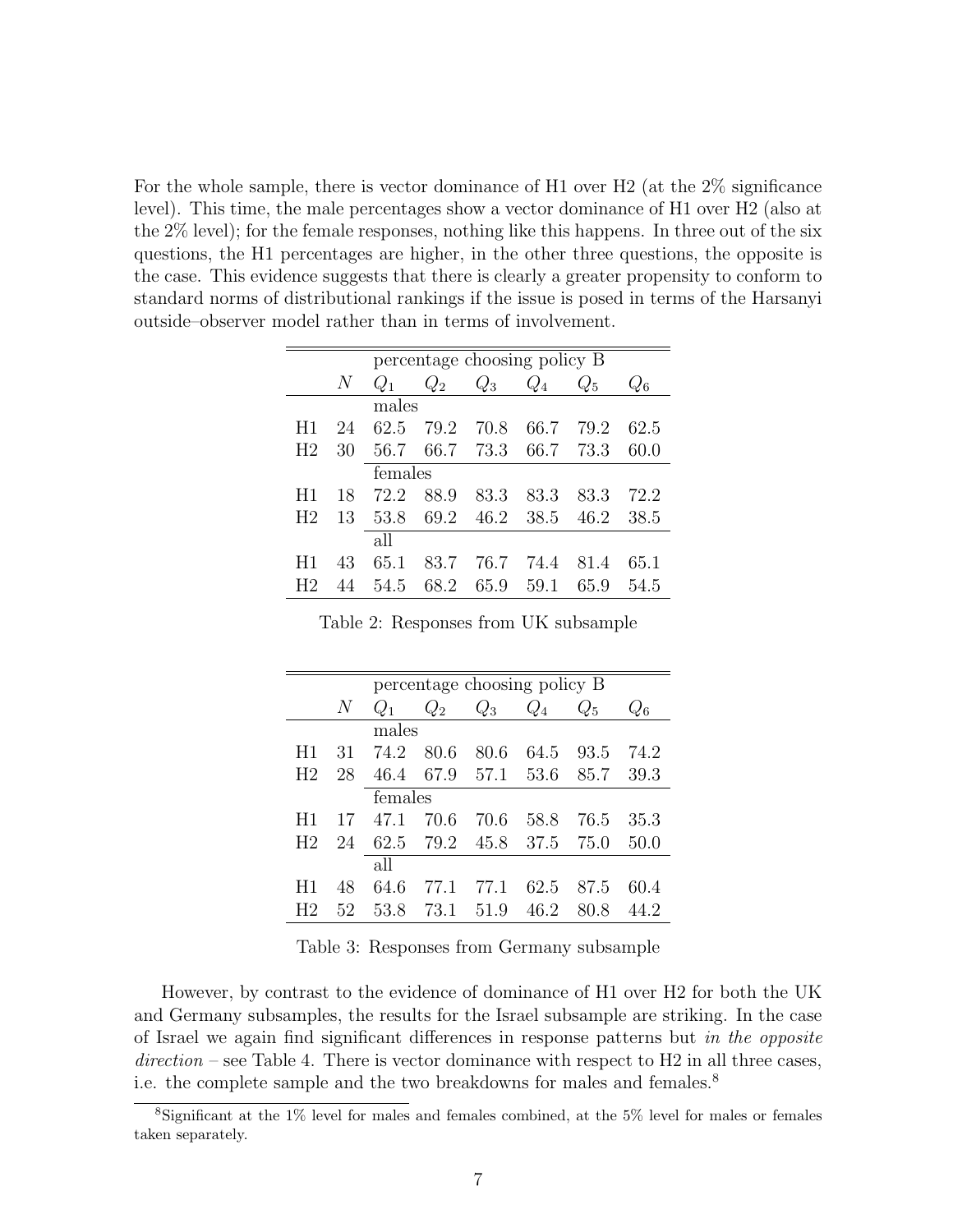|                |    | percentage choosing policy B |       |       |       |       |       |  |
|----------------|----|------------------------------|-------|-------|-------|-------|-------|--|
|                | N  | $Q_1$                        | $Q_2$ | $Q_3$ | $Q_4$ | $Q_5$ | $Q_6$ |  |
|                |    |                              | males |       |       |       |       |  |
| H1             | 21 | 47.6                         | 85.7  | 61.9  | 52.4  | 81.0  | 42.9  |  |
| H <sub>2</sub> | 24 | 50.0                         | 91.7  | 83.3  | 75.0  | 87.5  | 70.8  |  |
|                |    | females                      |       |       |       |       |       |  |
| H1             | 27 | 48.1                         | 77.8  | 66.7  | 44.4  | 66.7  | 48.1  |  |
| H <sub>2</sub> | 27 | 63.0                         | 96.3  | 77.8  | 55.6  | 77.8  | 55.6  |  |
|                |    | all                          |       |       |       |       |       |  |
| H1             | 50 | 48.0                         | 82.0  | 64.0  | 48.0  | 74.0  | 44.0  |  |
| H2             | 53 | 56.6                         | 92.5  | 79.2  | 66.0  | 81 1  | 62.3  |  |

Table 4: Responses from Israel subsample

We appear to have evidence of cultural differences in the responses to the outside– observer model and the involvement model. We also have a nice example of how aggregation can smooth out opposite answering behaviour: the (significant) results for the combined sample mask the (strongly significant) opposite results for the Israel subsample. But it leaves open the questions (a) whether it is some factor other than the apparent country effect which is driving the differences in response patterns and (b) whether the Israel results were idiosyncratic to that particular sample. To address these questions we took two further steps.

|                                                                                          | $Q_1$               | $Q_2$              | $Q_3$                  | $Q_4$               | $Q_5$               | $Q_6$      | All                 |
|------------------------------------------------------------------------------------------|---------------------|--------------------|------------------------|---------------------|---------------------|------------|---------------------|
| sex                                                                                      | $-0.2726^{\dagger}$ | $-0.2402$          | $-0.4317$ <sup>1</sup> | $-0.4545*$          | $-0.2230$           | $-0.3436‡$ | $-0.2279$           |
| age                                                                                      | $-0.0144$           | 0.0099             | 0.0099                 | 0.0475              | 0.0421              | 0.0537     | 0.0010              |
| emp                                                                                      | $-0.0872$           | 0.2447             | $-0.0671$              | $-0.2072$           | 0.1746              | 0.0646     | 0.0684              |
| pol                                                                                      | 0.0280              | 0.0673             | $-0.0211$              | $-0.1076$           | 0.0218              | $-0.0074$  | $-0.0987$           |
| inc90                                                                                    | $-0.0836$           | $-0.0736$          | $-0.0232$              | 0.0682              | 0.0735              | 0.0860     | 0.0434              |
| inc10                                                                                    | 0.1351              | 0.1020             | 0.0123                 | 0.0103              | $0.1737^{\dagger}$  | 0.1554     | 0.1064              |
| h1                                                                                       | 0.1097              | $-0.1159$          | $-0.0145$              | 0.1458              | 0.1507              | 0.0399     | $0.3934^{\ddagger}$ |
| econ                                                                                     | 0.1134              | 0.1294             | 0.0329                 | $-0.1610$           | 0.1534              | $-0.2823$  | $-0.2262$           |
| deutd                                                                                    | 0.1012              | 0.0382             | $-0.2867$              | $-0.3427^{\dagger}$ | $0.5162^{\ddagger}$ | $-0.1162$  | $-0.0428$           |
| israeld                                                                                  | 0.1594              | $0.5531^{\dagger}$ | 0.0634                 | $-0.4741^{\dagger}$ | 0.0920              | $-0.2854$  | $-0.0506$           |
| const                                                                                    | $-0.0372$           | $-0.0241$          | 0.7077                 | $-0.0648$           | $-1.7472$           | $-1.6214$  | $-1.0621$           |
| $N = 270$ ; <sup>†</sup> significant at 10% level; <sup>‡</sup> significant at 5% level; |                     |                    |                        |                     |                     |            |                     |
| $*$ significant at $1\%$ level.                                                          |                     |                    |                        |                     |                     |            |                     |

Table 5: Probit regression results

First we ran a simple probit regression to examine the role of personal characteristics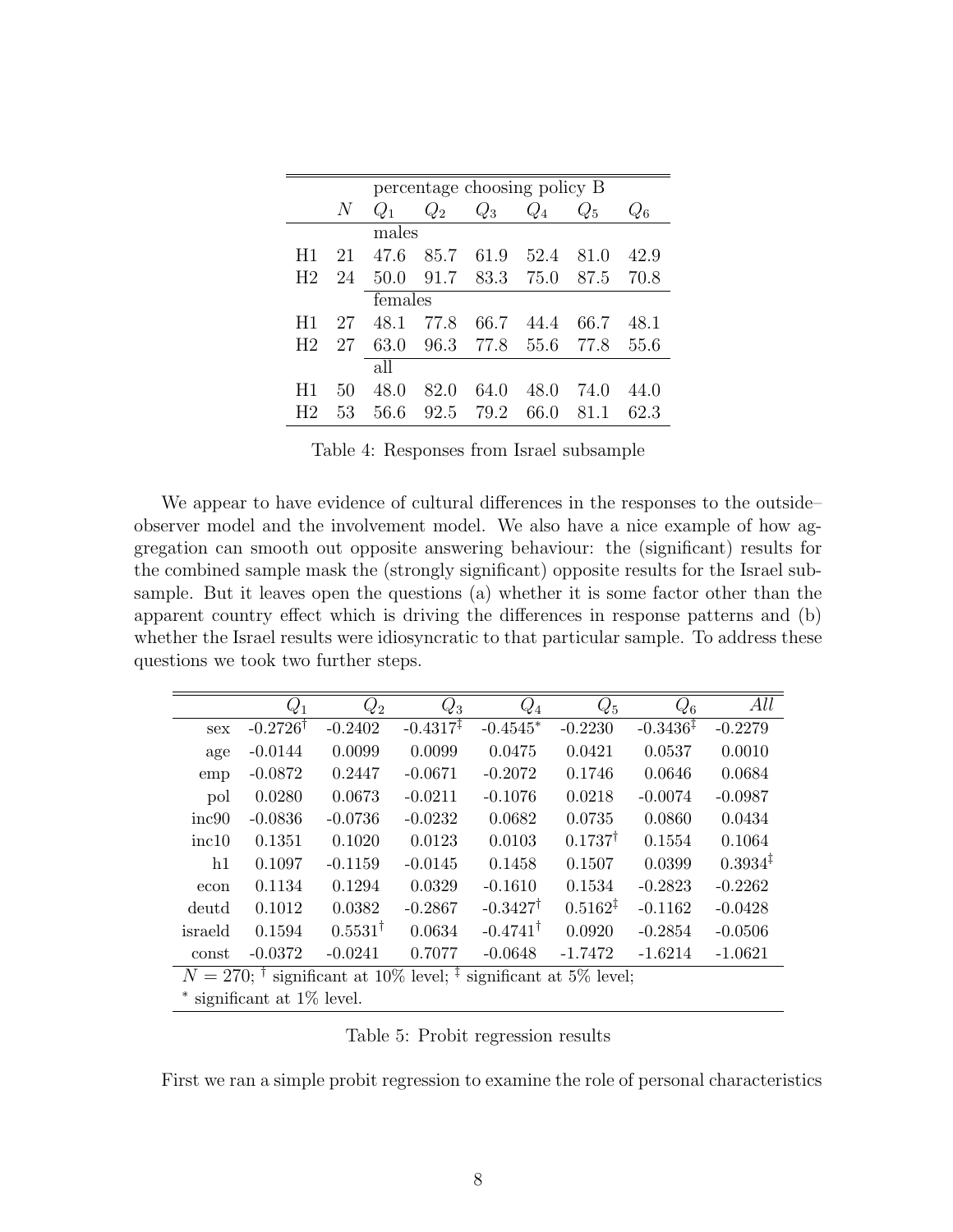|                | percentage choosing policy B |       |         |       |       |       |       |  |
|----------------|------------------------------|-------|---------|-------|-------|-------|-------|--|
|                | N                            | $Q_1$ | $Q_2$   | $Q_3$ | $Q_4$ | $Q_5$ | $Q_6$ |  |
|                |                              |       | males   |       |       |       |       |  |
| H1             | 21                           | 52.4  | 85.7    | 76.2  | 71.4  | 76.2  | 71.4  |  |
| H2             | 26                           | 57.7  | 80.8    | 80.8  | 88.5  | 69.2  | 69.2  |  |
|                |                              |       | females |       |       |       |       |  |
| H1             | 29                           | 58.6  | 75.9    | 69.0  | 65.5  | 62.1  | 62.1  |  |
| H <sub>2</sub> | 21                           | 61.9  | 90.5    | 71.4  | 61.9  | 90.5  | 61.9  |  |
|                |                              | all   |         |       |       |       |       |  |
|                | 51                           | 54.9  | 80.4    | 70.6  | 68.6  | 68.6  | 64.7  |  |
| H2             | 50                           | 62 0  | 86.0    | 78.0  | 76.0  | 78 O  | 66.0  |  |

Table 6: Responses from the second Israel sample

and other factors.<sup>9</sup> The results in Table 5 show that whether the respondent is male or female and the country dummy are crucial in determining whether or not the response is "orthodox" in terms of the Harsanyi models. Almost without exception no other personal characteristic is significant.

As a second step we re–ran the Israel questionnaire experiment in 2005 with a fresh sample of respondents. On this occasion we used monetary incentives for participation. The comparison of the results for this second sample, given in Table 6, with Table 4 is again remarkable. Once again Israeli respondents demonstrate that – by contrast to those from the UK and Germany – there is a greater propensity to conform to standard norms if the issue is posed in terms of involvement rather than in terms of the Harsanyi

<sup>9</sup>The model is

Pr (response pattern) =  $\beta_0 + \beta_1 x_1 + \beta_2 x_2 + ... + \beta_k x_k$ 

where  $x_1, ..., x_k$  are k separate characteristics as follows:

- sex: male 0, female 1
- age: in years
- pol: political views (on 1,...,7 scale)
- inc90: income background (on 1,...,7 scale)
- inc10: income prospects (on 1,...,7 scale)
- h1: 1 if H1, 0 otherwise
- econ: 1 if special subject is economics
- deutd: 1 if Germany subsample
- israeld: 1 if Israel subsample

For further details on personal characteristics see the questionnaires in the appendix. The response pattern in the columns of Table 5 are "B response in individual question i" (for  $i = 1, ..., 6$ ) and "B response in all questions 1,...,6 simultaneously".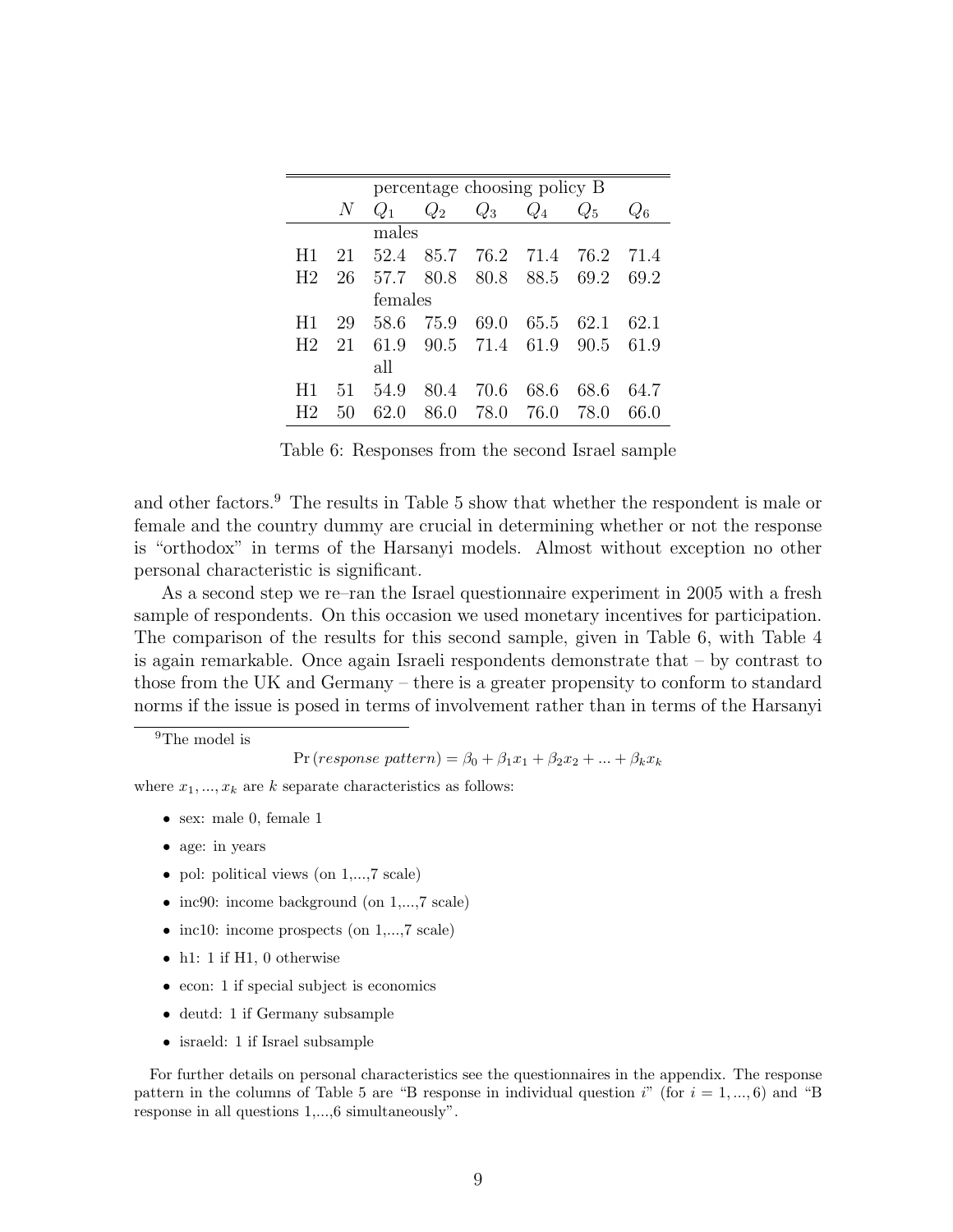outside–observer model.<sup>10</sup>

# 5 Discussion

A person who asserts that policy B leads to a better situation for Alfaland than policy A must be convinced that an income transfer from a richer region to a poorer region is welfare–increasing for the country. As we have noted, if the utility functions of all persons who are representative of each of the five regions are identical and strictly concave, the welfare–improving effect is unquestionable, independently of where the transfer occurs. However, even if the utility functions for all representative persons in each regions are strictly concave, the outcome is no longer so clear when the curvatures of the utility functions vary. In a utilitarian calculus, marginal utility losses have to be compared with marginal utility gains with the consequence that the net effect can be of any sign.

Our results now show that, for the combined sample of respondents, a welfare– improving effect of a transfer from rich to poor is more frequently acknowledged from the position of an outside observer than from the point of view of an observer who tries to be impartial but knows that he or she is involved. This statement is supported by the overall results from Germany and the UK whereas the opposite is the case for Israel.

The reasons for the difference between the UK and Germany on one side and Israel on the other could lie in demographic factors such as the historical or political background or some other experiences. The set of demographic questions (see the Appendix) that we had asked our respondents to answer does not seem to be able to explain this difference. So there must be other factors, possibly subsumable under the heading "cultural dimension".

That respondents from the UK and Germany acknowledge a transfer from rich to poor as welfare–increasing ("leading to a better situation in Alfaland") more frequently from the position of a detached observer than from the status of an impartial but involved evaluator could mean the following. From an outside or detached point of view where self–interest is not an issue and therefore, personal risks are not involved, they find the argument that a transfer from rich to poor is welfare–increasing more convincing than if they were personally affected, with a probability of  $1/n$  though. It is possible that whenever they feel directly involved, they would need more of a transfer from rich to poor in order to regard such a policy as welfare–improving or "better". If this inference is correct, it may have something to do with their personal attitude towards risk. By contrast, in a risky situation, Israeli respondents appreciate a transfer from rich to poor more than they do from the position of an outside observer. Recall that Harsanyi himself characterized the case of an impartial but involved observer as a clear instance of a choice involving risk. For the Israeli respondents, it could be the case that

<sup>&</sup>lt;sup>10</sup>The fact that we obtain the same pattern of results in the two Israel samples, with and without payment for participation is consistent with Rubinstein's (1999) observations.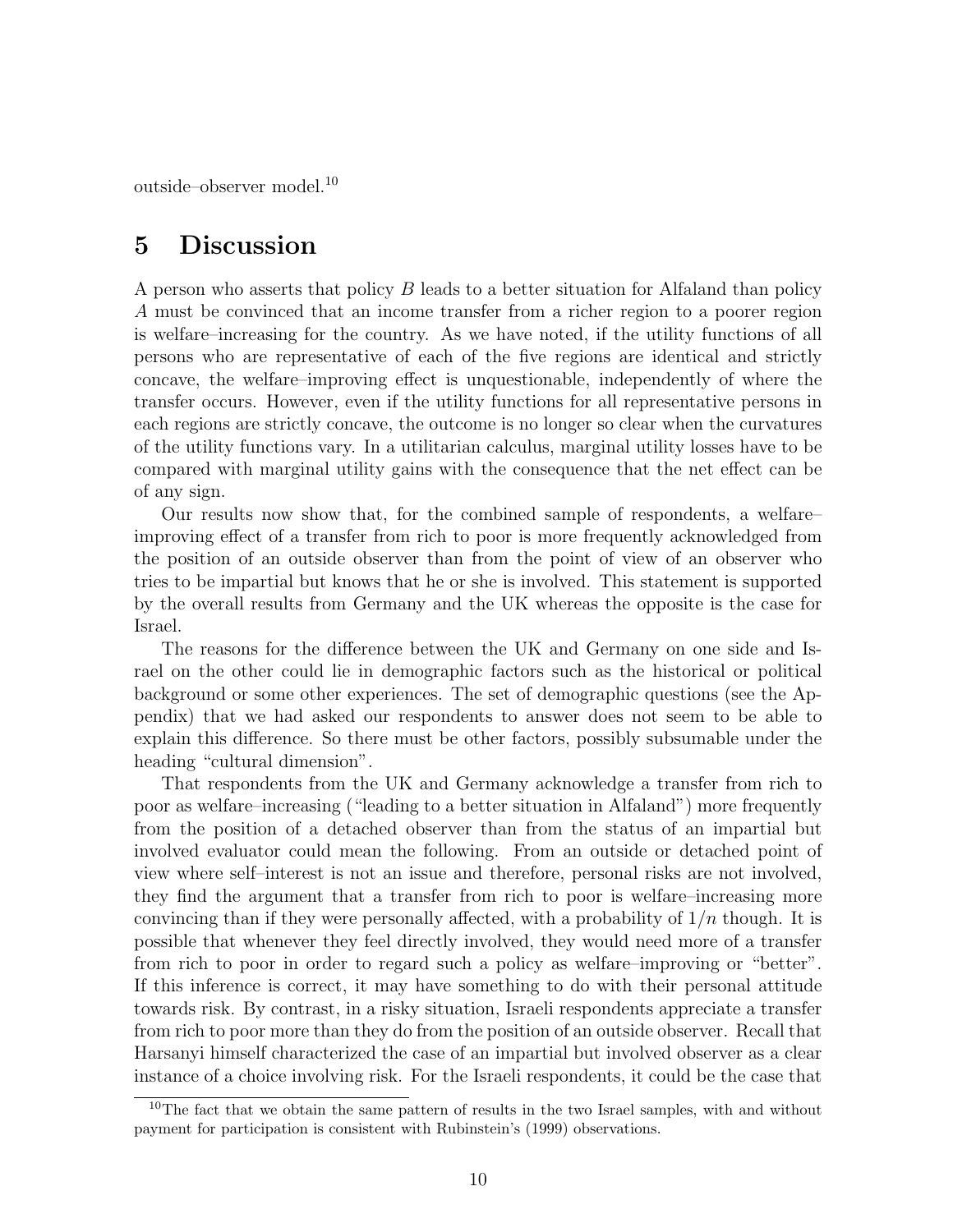from an outside or somewhat detached position, their demands for a welfare–improving transfer would have to be substantially higher. We say "substantially higher" because of the clear vector dominance that we have found. It is possible that they interpreted "better" as more egalitarian.

As we have seen, the two types of Harsanyi model – with or without involvement of the observer – elicit sharply different response patterns. It is evident that there are clear differences in these response patterns depending on the gender of the respondent and on their country of origin. The possible impact of cultural background on the attitude to fundamental distributional norms is an issue that deserves further exploration.

## References

- Amiel, Y. and Cowell, F. A. (1998). Distributional orderings and the transfer principle: a re–examination. Research on Economic Inequality 8, 195-215.
- Amiel, Y. and Cowell, F. A. (1999). Thinking about Inequality. Cambridge: Cambridge University Press.
- Amiel, Y. and Cowell, F. A. (2002). Attitudes towards risk and inequality: A questionnaire– experimental approach. In F. Andersson and H. J. Holm (Eds.), Experimental Economics: Financial Markets, Auctions, and Decision Making, Chapter 9, pp. 85-115. Deventer: Kluwer.
- Amiel, Y., Cowell, F. A. and Gaertner, W. (2006). Distributional Orderings: An Approach with Seven Flavours. Manuscript. STICERD, London School of Economics.
- Dalton, H. (1920). Measurement of the inequality of incomes. The Economic Journal 30, 348-361.
- Harsanyi, J. C. (1953). Cardinal utility in welfare economics and in the theory of risk–taking. Journal of Political Economy 61, 434-435.
- Harsanyi, J. C. (1955). Cardinal welfare, individualistic ethics and interpersonal comparisons of utility. Journal of Political Economy 63, 309-321.
- Harsanyi, J. C. (1977). Rational Behavior and Bargaining Equilibrium in Games and Social Situations. Cambridge: Cambridge University Press.
- Harsanyi, J. C. (1978). Bayesian decision theory and utilitarian ethics. American Economic Review 68, 223-228.
- Herne, K. and Suojanen, M. (2004). The role of information in choices over income distributions. Journal of Conflict Resolution 48, 173-193.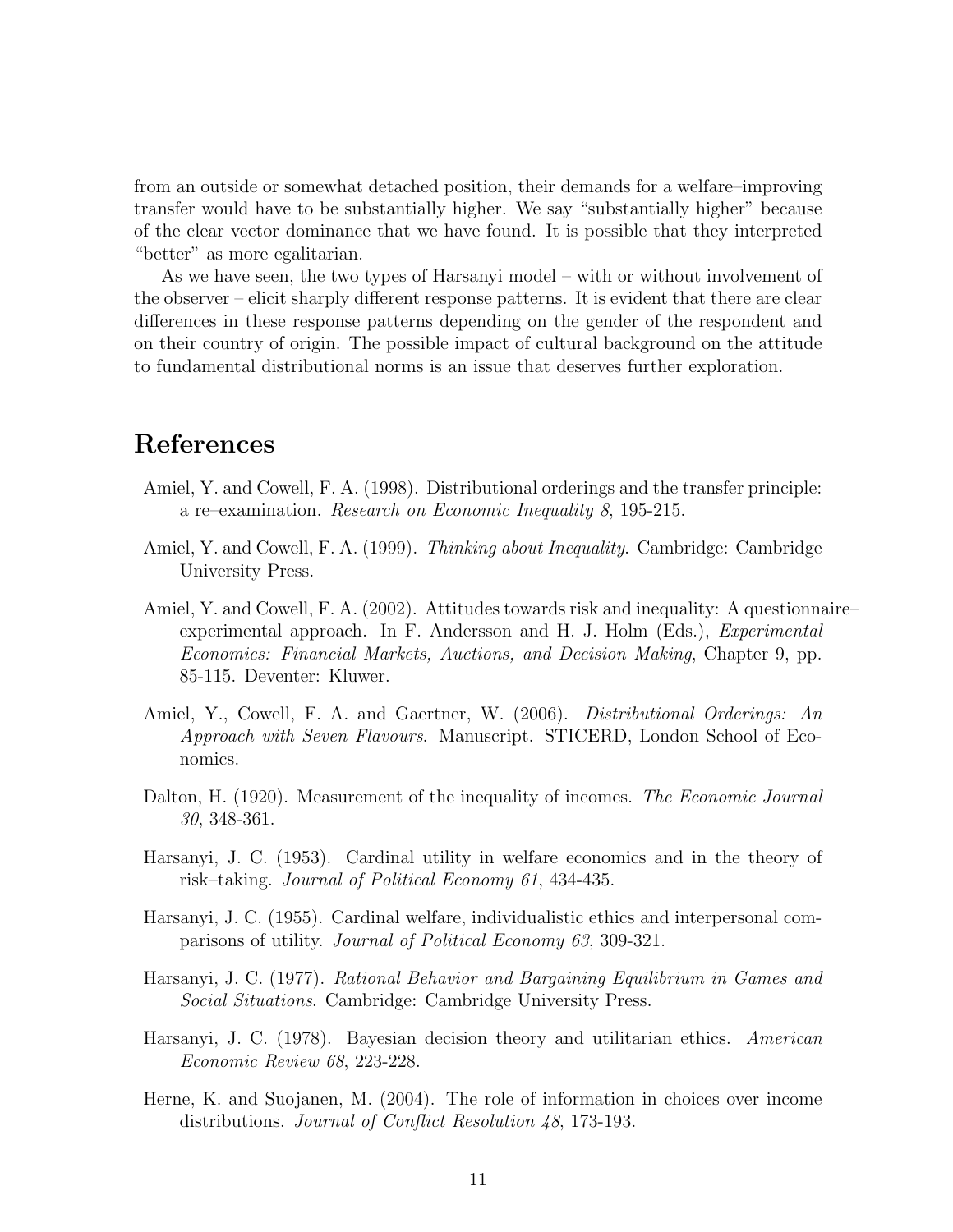- Mongin, P. (2001). The impartial observer theorem of social ethics. Economics and Philosophy 71, 147-179.
- Rawls, J. (1971). A Theory of Justice. Cambridge, Ma.: Harvard University Press.
- Rubinstein, A. (1999). Experience from a course in game theory: pre- and post–class problem sets as a didactic device. Games and Economic Behavior 28, 155-170.
- Smith, A. (1759, [1976]). The Theory of Moral Sentiments. A. Millar, in the Strand, London. Republished and edited by D.D. Raphael and A.L. Macfie. Oxford: Clarendon Press.
- Vickrey, W. (1945). Measuring marginal utility by reaction to risk. Econometrica 13, 319-333.
- Weymark, J. (1991). A reconsideration of the Harsanyi–Sen debate on utilitarianism. In J. Elster and J. E. Roemer (Eds.), Interpersonal Comparisons of Well–Being. Cambridge: Cambridge University Press.

# A The questionnaires

On the following pages are the two questionnaires (H1 and H2) that were distributed randomly within each group of respondents.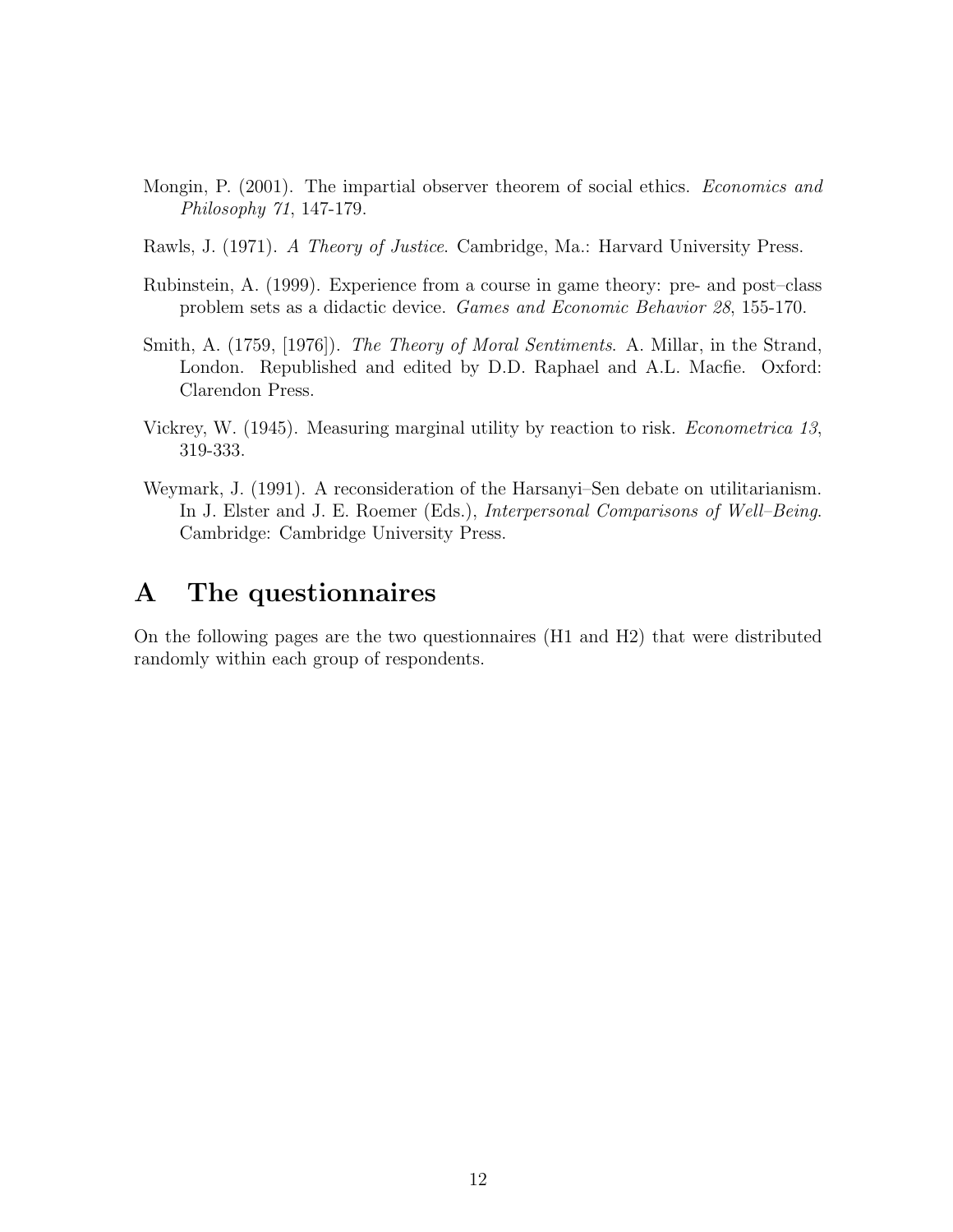#### INCOME DISTRIBUTION QUESTIONNAIRE

This questionnaire concerns people's attitude to income distribution. We would be interested in your view, based on hypothetical situations. Because it is about attitudes there are no "right" answers. Some of the possible answers correspond to assumptions consciously made by economists: but these assumptions may not be good ones. Your responses will help to shed some light on this, and we would like to thank you for your participation. The questionnaire is anonymous.

Alfaland consists of five regions that are identical in every respect other than the incomes of their inhabitants. Everyone within a given region receives the same income, but personal incomes differ from region to region.

Two economic policy proposals A and B are being considered for implementation in Alfaland next year. It is known that – apart from their impact on personal incomes – the two policies would have the same effect on the population. The impact upon the regions' incomes would depend upon the particular state of the Alfaland economy at the time the policy (A or B) is to be introduced.

In each of questions (1) to (6) two alternative lists of incomes A and B (in Alfaland local currency) are given. Each of these pairs represents the outcomes of the A–policy and the B–policy on the five regions in each of six different situations in which Alfaland might find itself next year. Imagine that you are invited to be an outside observer of Alfaland. In each case please state which policy you consider would result in a better situation in Alfaland by circling A or B. If you consider that the two policies will result in an equivalent situation then circle both A and B.

| 1) $A = (2, 5, 9, 20, 30)$                                                                                                                                                                                                                                                                                                                                                                                                                                                                                                                                                                                                                        | $B = (2, 6, 8, 20, 30)$    |
|---------------------------------------------------------------------------------------------------------------------------------------------------------------------------------------------------------------------------------------------------------------------------------------------------------------------------------------------------------------------------------------------------------------------------------------------------------------------------------------------------------------------------------------------------------------------------------------------------------------------------------------------------|----------------------------|
| 2) $A = (2, 5, 9, 20, 30)$                                                                                                                                                                                                                                                                                                                                                                                                                                                                                                                                                                                                                        | $B = (3, 5, 9, 20, 29)$    |
| 3) $A = (2, 5, 9, 20, 30)$                                                                                                                                                                                                                                                                                                                                                                                                                                                                                                                                                                                                                        | $B = (2, 6, 9, 20, 29)$    |
| 4) $A = (2, 5, 9, 20, 30)$                                                                                                                                                                                                                                                                                                                                                                                                                                                                                                                                                                                                                        | $B = (2, 10, 9, 15, 30)$   |
| $\blacktriangleright$ $\blacktriangle$ $\blacktriangle$ $\blacktriangle$ $\blacktriangle$ $\blacktriangle$ $\blacktriangle$ $\blacktriangle$ $\blacktriangle$ $\blacktriangle$ $\blacktriangle$ $\blacktriangle$ $\blacktriangle$ $\blacktriangle$ $\blacktriangle$ $\blacktriangle$ $\blacktriangle$ $\blacktriangle$ $\blacktriangle$ $\blacktriangle$ $\blacktriangle$ $\blacktriangle$ $\blacktriangle$ $\blacktriangle$ $\blacktriangle$ $\blacktriangle$ $\blacktriangle$ $\blacktriangle$ $\blacktriangle$ $\blacktriangle$ $\blacktriangle$ $\blacktriangle$ $\blacktriangle$ $\blacktriangle$ $\blacktriangle$ $\blacktriangle$ $\black$ | $D = (10, 10, 10, 00, 00)$ |

- 5)  $A = (10 \ 10, 10, 10, 30)$   $B = (10, 10, 10, 20, 20)$
- 6)  $A = (2, 5, 9, 20, 30)$   $B = (2, 6, 9, 19, 30)$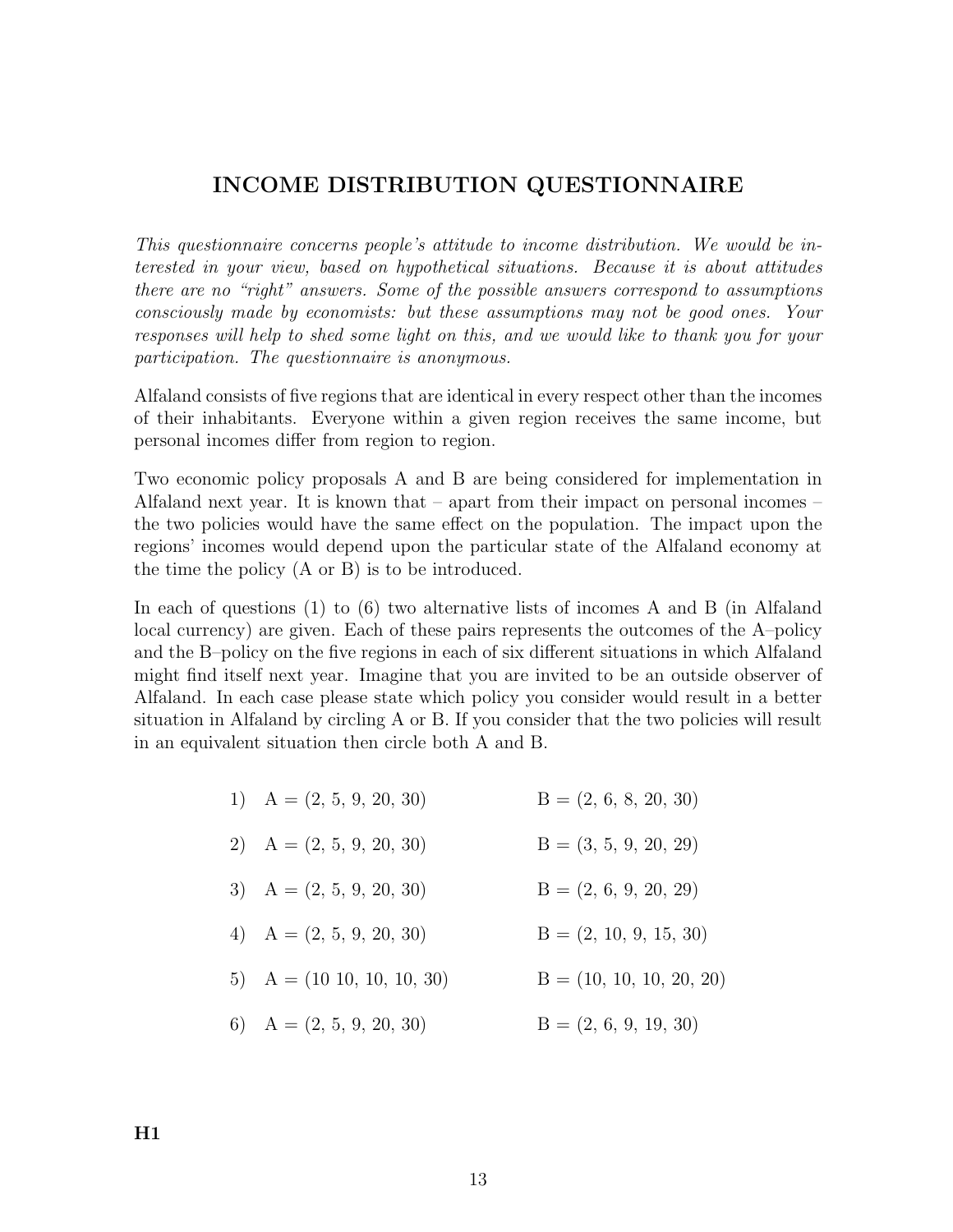Finally, we would be grateful for some information about yourself:

• Are you male or female? M/F Please circle your answer. • What is your age? ... years ... years • What is your special subject of study? . . . . . . . . . . . . • Were you employed before university? Yes/No Please circle your answer. • How would you rate your political views? "extreme" extreme" extreme Please put  $a \times on$  this scale. left" right" right" ¤–¤–¤–¤–¤–¤–¤ • How would you rate your family's income "very "very" 10 years ago? Please put a  $\times$  on this scale. poor" rich" ¤–¤–¤–¤–¤–¤–¤ • How would you rate your own income "very "very" prospects 10 years from now? poor" rich" Please put a  $\times$  on this scale.  $\Box$ - $\Box$ - $\Box$ - $\Box$ - $\Box$ - $\Box$ - $\Box$ - $\Box$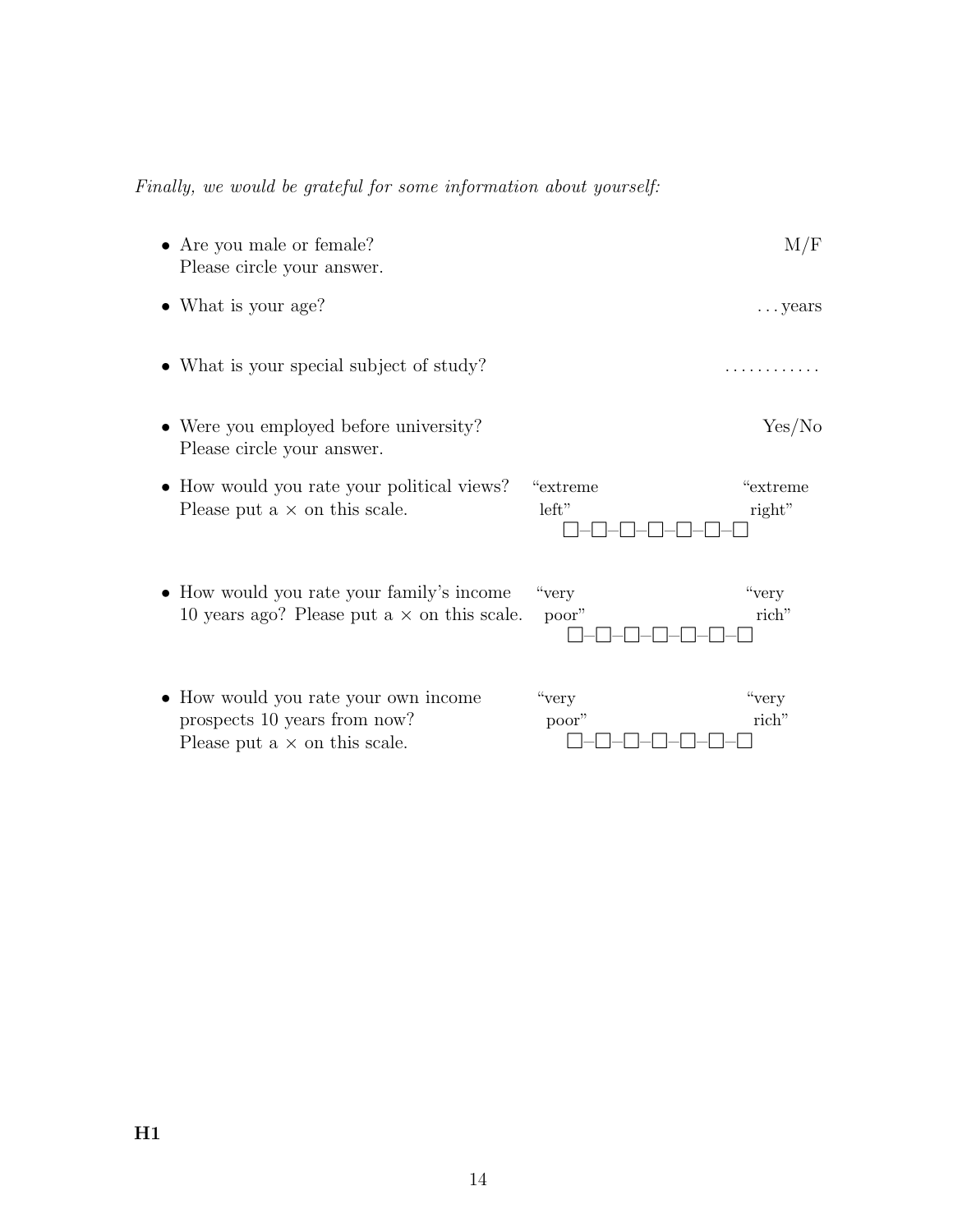#### INCOME DISTRIBUTION QUESTIONNAIRE

This questionnaire concerns people's attitude to income distribution. We would be interested in your view, based on hypothetical situations. Because it is about attitudes there are no "right" answers. Some of the possible answers correspond to assumptions consciously made by economists: but these assumptions may not be good ones. Your responses will help to shed some light on this, and we would like to thank you for your participation. The questionnaire is anonymous.

Alfaland consists of five regions that are identical in every respect other than the incomes of their inhabitants. Everyone within a given region receives the same income, but personal incomes differ from region to region.

Two economic policy proposals A and B are being considered for implementation in Alfaland next year. It is known that – apart from their impact on personal incomes – the two policies would have the same effect on the population. The impact upon the regions' incomes would depend upon the particular state of the Alfaland economy at the time the policy (A or B) is to be introduced.

In each of questions (1) to (6) two alternative lists of incomes A and B (in Alfaland local currency) are given. Each of these pairs represents the outcomes of the A–policy and the B–policy on the five regions in each of six different situations in which Alfaland might find itself next year. Imagine that you have been assigned to one of the regions in Alfaland with an equal chance of being in anyone of the five regions. In each case please state which policy you consider would result in a better situation in Alfaland by circling A or B. If you consider that the two policies will result in an equivalent situation then circle both A and B.

- 1)  $A = (2, 5, 9, 20, 30)$   $B = (2, 6, 8, 20, 30)$
- 2)  $A = (2, 5, 9, 20, 30)$   $B = (3, 5, 9, 20, 29)$
- 3)  $A = (2, 5, 9, 20, 30)$   $B = (2, 6, 9, 20, 29)$
- 4)  $A = (2, 5, 9, 20, 30)$   $B = (2, 10, 9, 15, 30)$
- 5)  $A = (10 \ 10, 10, 10, 30)$   $B = (10, 10, 10, 20, 20)$
- 6)  $A = (2, 5, 9, 20, 30)$   $B = (2, 6, 9, 19, 30)$